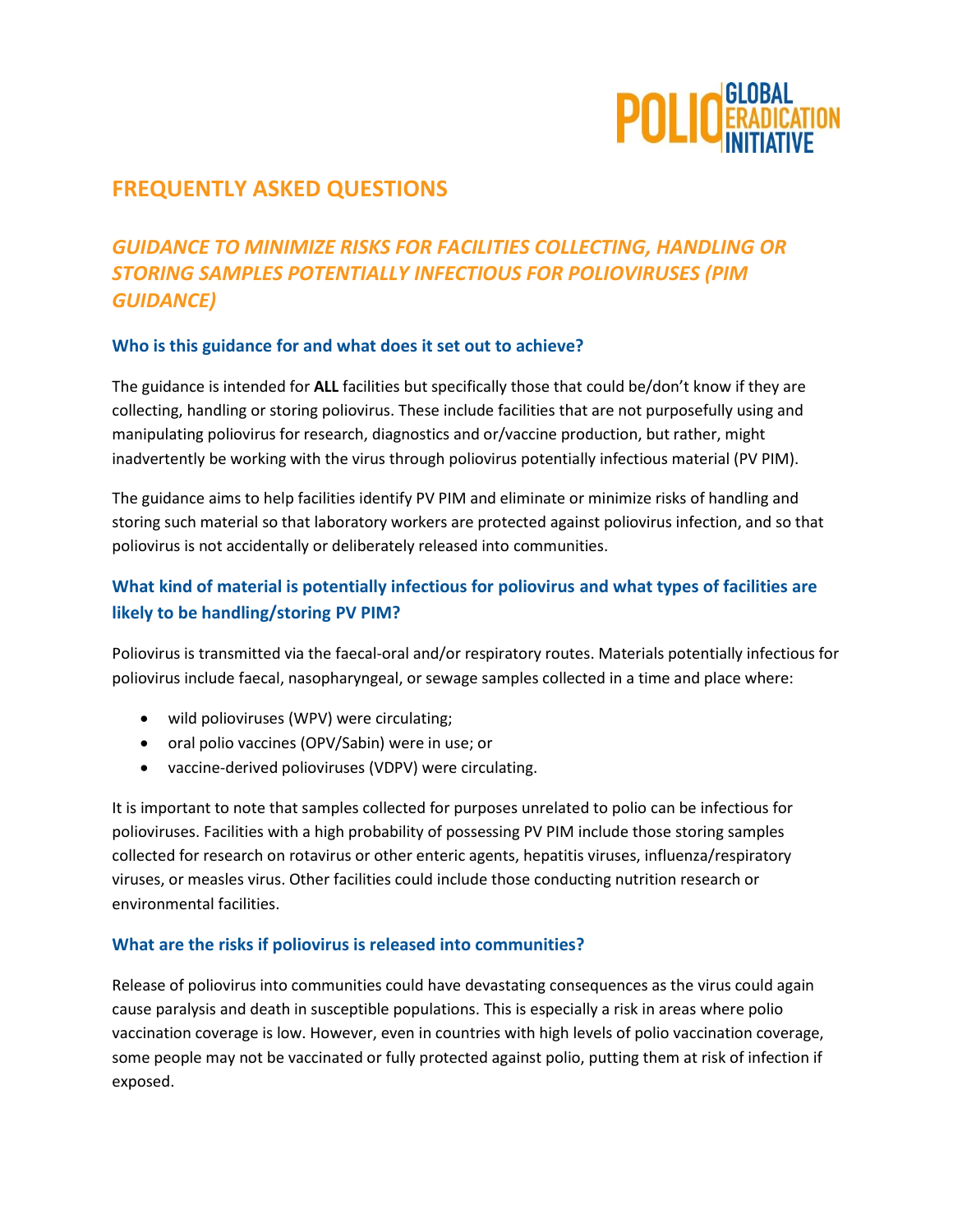#### **Why is there urgency to implement this guidance now?**

One of three strains of poliovirus, type-2, was declared eradicated in September 2015 and work is ongoing to ensure the eradication of the remaining types 1 and 3. In order to secure a lasting polio-free world beyond eradication, it is now urgent that:

- i) **ALL** facilities determine whether they have PV PIM
- ii) Facilities that identify PV PIM in their holdings either:
	- a. destroy these materials; or
	- b. take all necessary measures for their safe and secure retention through following appropriate requirements, thereby minimizing risks to the global community.

#### **How does the PIM guidance differ from existing guidance on poliovirus containment?**

*WHO Global Action Plan to minimize poliovirus facility-associated risk after type-specific eradication of wild polioviruses and sequential cessation of oral polio vaccine use (GAPIII)*, the reference document for poliovirus containment, states that all PV PIM must either be destroyed or appropriately contained.

The PIM guidance, developed more recently based on the assessment of risk posed by PV PIM, allows for some flexibility and provides additional options for the handling and retention of specific PV PIM outside of containment, given that certain conditions are met.

The PIM guidance supplements guidance contained in GAPIII.

#### **Does the PIM guidance only relate to samples with type-2 poliovirus potential?**

The PIM guidance is in effect for all type-2 PV PIM. However, countries and facilities are also encouraged to identify and report types 1 and 3 PV PIM in anticipation of the eradication of the remaining two strains and the cessation of oral polio vaccine use, at which time the guidance will apply to all polioviruses.

#### **Which is preferable: destruction or retention?**

Destruction of PV PIM is the best way to prevent the accidental or deliberate release of poliovirus into the community and should be the preferred option. However, when collections potentially infectious for poliovirus cannot be destroyed, the PIM guidance recommends action for safe and secure PV PIM retention.

Retention of WPV/VDPV PIM is subject to the approval of responsible national authorities and requires the certified implementation of containment measures described in GAPIII.

Retention of oral polio vaccine (OPV)/Sabin PIM is subject to declaration by facilities to responsible national authorities and specific conditions that limit their use.